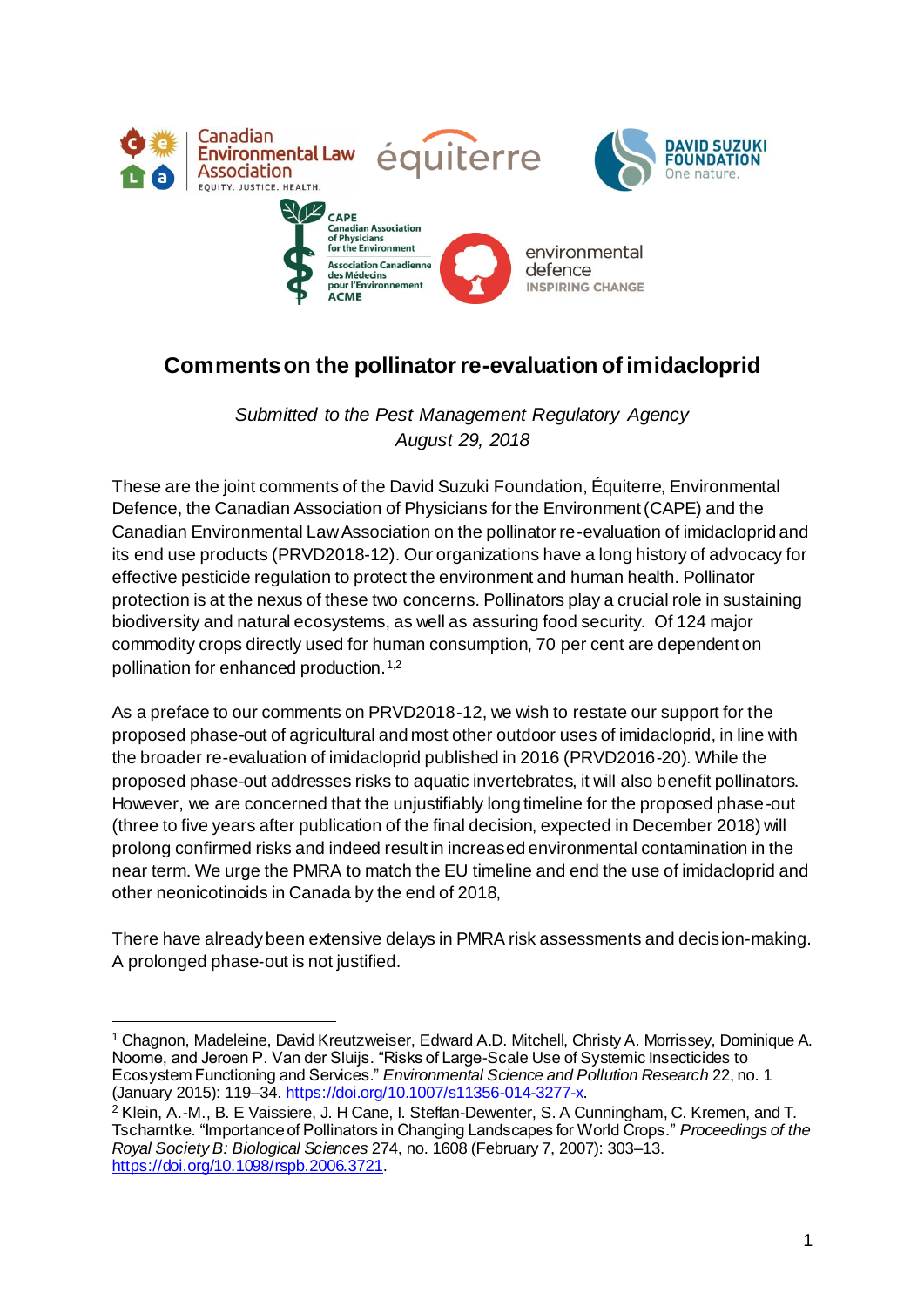Many of the comments we submitted previously in response to the consultation on the pollinator re-evaluations of clothianadin and thiamethoxam (PRD2017-17 and PRVD2017- 23) are also applicable to the re-evaluation of imidacloprid. We list our recommendations in Appendix A and discuss them below in further detail.

As a general comment, we are concerned that Canada continues to lag well behind the European Union in the regulation of neonicotinoids. We are also concerned that the PMRA continues to maintain a piecemeal approach to risk assessments on neonicotinoids, undertaking at least 10 separate risk assessments over 8 years. This disjointed approach does not appropriately reflect scientific concerns of ecosystem-level impacts, nor does it acknowledge the extensive and concurrent application of these top-selling insecticides in Canada that results in widespread ecosystem-level contamination. A more comprehensive ecosystem-level approach is needed in the regulatory assessment of all pesticides, including neonicotinoids.

## **We focus our comments on the following issues:**

- **I. The proposed phase-out of certain uses**
- **II. The narrow scope of the assessment**
- **III. Risks to pollinators from contamination of the broader environment**
- **IV. Total exposure and cumulative risks**
- **V. The value of imidacloprid**

#### **I. The proposed phase-out of certain uses**

We urge the PMRA to move forward immediately with the proposed deregistration of imidacloprid for: foliar application to pome fruit, stone fruit, tree nuts with high pollinator attractiveness, and small fruit and berries; soil application on legume vegetables, fruiting vegetables, cucurbit vegetables, herbs, and small fruit and berries; and soil applications to ornamental crops that will result in pollinator exposure.

Considering the PMRA does not expect to publish the final re-evaluation decision until December 2018 – more than six years after the pollinator re-evaluations were launched – further delays in the implementation of risk mitigation measures should be avoided. Every additional season that these products remain in use prolongs unacceptable risks to crucial pollinators and worsens the problem of environmental contamination. A prolonged phase-out is not justified.

## *Recommendation 1: The PMRA should immediately deregister imidacloprid uses/products proposed for phase-out without any further delay.*

With respect to other applications of imidacloprid proposed for continued use in Canada, we are concerned that the re-evaluation takes an unrealistically narrow view of, and therefore underestimates, some exposure risks. We are also concerned that proposed mitigation measures are inadequate to reduce identified risks to pollinators to "acceptable" levels.

The proposed re-evaluation decision generally mirrors the approach the European Union adopted in 2013, to protect honey bees, although the PMRA's proposal is considerably more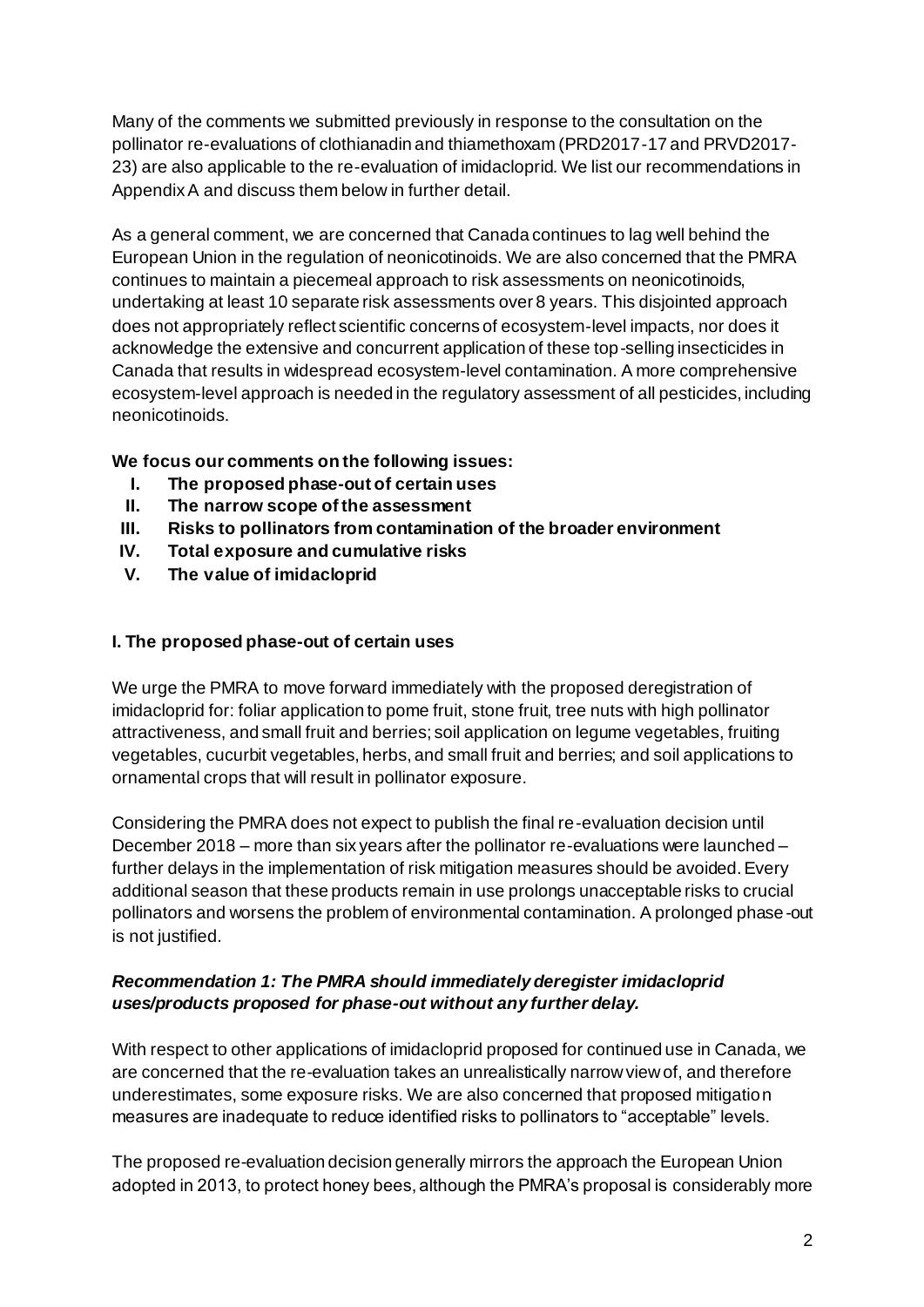limited in scope. <sup>3</sup> EU Regulation No 485/2013 prohibited all uses of clothianidin, imidacloprid and thiamethoxam in bee-attractive crops with the exception of uses in greenhouses, on winter cereals, and on some crops after bloom. The measure was based on the European Food Safety Authority's (EFSA) 2012 pollinator risk assessments.<sup>4</sup>

A half-decade ago, when the EU introduced Regulation No 485/2013, it was an appropriately precautionary response to the global pollinator crisis, based on the information available at the time. However, subsequently EFSA has updated its pollinator risk assessments for neonics in light of new evidence of harm<sup>5</sup> and in April 2018, EU member states voted to extend the moratorium. The new EU regulations prohibit all outdoor uses of the three main neonics starting December 19, 2018. We find it concerning that the PMRA is proposing to largely replicate the EU's now-outdated partial restrictions, when the EU itself has now adopted a more comprehensive approach.

In our view, the approach used by EFSA in its updated assessments to address variability in the level of risk is preferable. While identifying some lower risk use/exposure scenarios, EFSA concludes that **overall the risk to bees – both honey bees and wild bees - is confirmed.** In most of the cases where some low risks were identified for a particular use, high risks were also identified for the same use. The new EU regulations banning all outdoor uses of imidacloprid, clothianidin and thiamethoxam is a more reliable way to reduce overall risks to pollinators.

#### *Recommendation 2: PMRA should revise its risk assessment conclusions to recognize the* **overall** *risk to pollinators and deregister all outdoor uses.*

The risk mitigation strategies proposed in PRVD2018-12, apart from the few uses that would be cancelled, rely on label statements to indicate restrictions on use. However, there is an important information gap in this approach. A recent literature review of studies published worldwide found critical gaps in knowledge regarding the efficacy of labelling for mitigating risks.<sup>6</sup> While this review mainly included studies from developing countries and of migrant workers, it identified the lack of adequate data in the EU and elsewhere to assess efficacy of labelling.

The use of label modifications makes risk mitigation the responsibility of end users while the risk of non-compliance has far-reaching consequences. We appreciate that the PMRA has recently begun to report annually on its compliance and enforcement activities. While such efforts, and reporting on them, are laudable, the 2015-16 and 2016-17 Compliance and Enforcement Reports indicate how limited such inspection and enforcement efforts are at the farm level across a country as vast as Canada. Both the 2015-16 and 2016-17 reports note

l <sup>3</sup> For example, the EU moratorium extends to corn and rapeseed and prohibits the use of neonictreated seeds for target crops, whereas the PMRA proposes no regulatory action on these uses. <sup>4</sup> <https://www.efsa.europa.eu/en/topics/topic/bee-health>

<sup>5</sup> EFSA. Neonicotinoids: risks to bees confirmed. News release. February 28, 2018. <https://www.efsa.europa.eu/en/press/news/180228>

<sup>&</sup>lt;sup>6</sup> Remoundou, Kyriaki, Mary Brennan, Andy Hart, and Lynn J. Frewer. "Pesticide Risk Perceptions, Knowledge, and Attitudes of Operators, Workers, and Residents: A Review of the Literature." *Human and Ecological Risk Assessment: An International Journal* 20, no. 4 (July 4, 2014): 1113–38. <https://doi.org/10.1080/10807039.2013.799405>.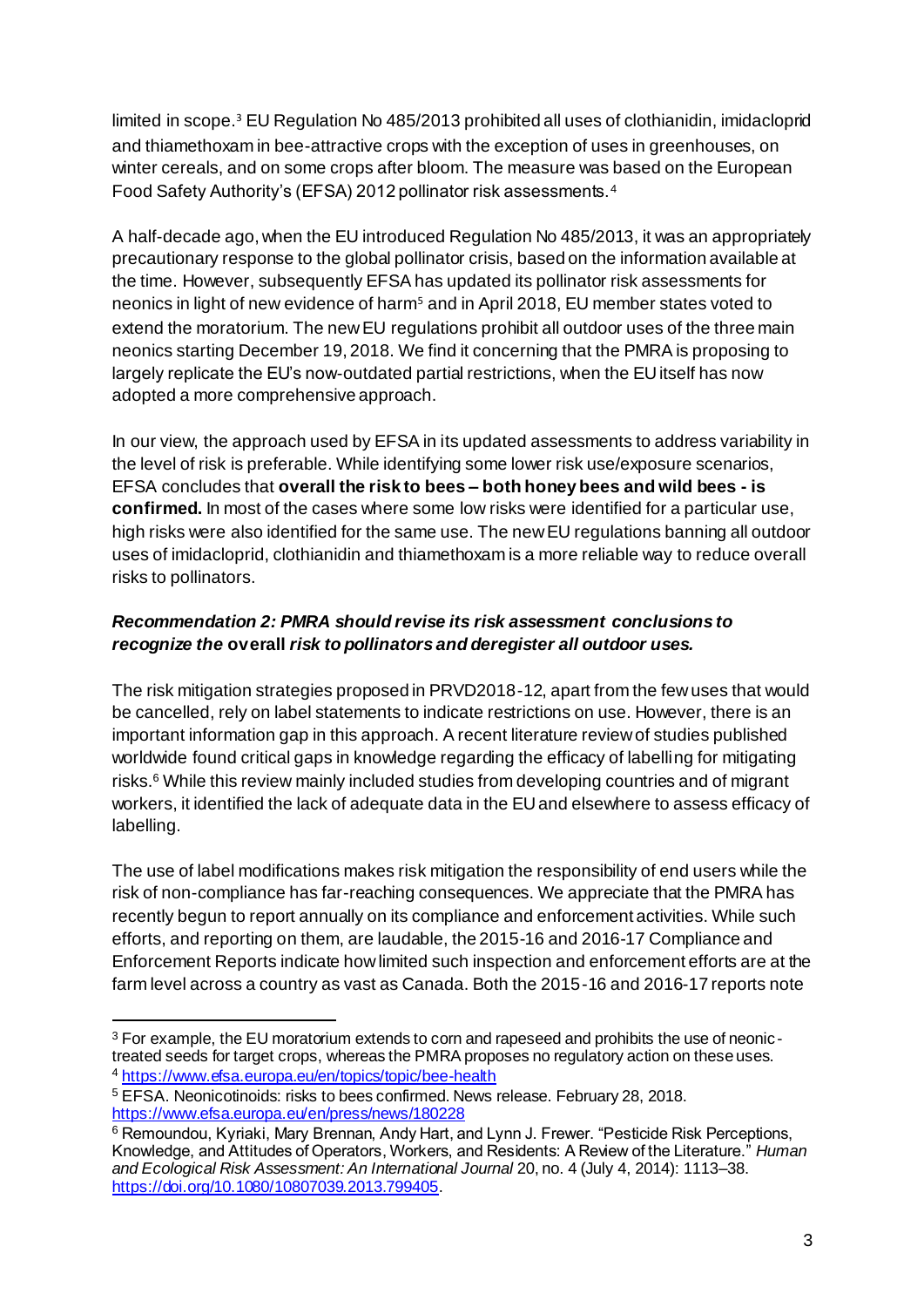that uses contrary to the label were among the most common areas of non-compliance. Both reports also note that compliance and enforcement activities have focused in areas of particularly high risk. While such an approach makes the best use of scarce resources, the consequence is an inspection capacity that is woefully inadequate to monitor compliance with label restrictions.

Given our overriding concern that neonicotinoids should be removed from widespread use in light of the serious environmental risks discussed herein, we are not confident that the PMRA has the capacity to either ensure compliance with proposed label changes or assess their effectiveness.

In the absence of our preferred approach of a full ban on imidacloprid and other neonicotinoids, we urge a robust, independent evaluation of the effectiveness of precautionary label statements on neonic pesticides within a Canadian context. Beyond these immediate concerns with the risks associated with neonics, such studies are more broadly necessary to ascertain with a high degree of confidence whether those applying pesticides and pesticide-treated seeds in Canada read, understand and follow label requirements aimed at reducing risk.

We believe that tinkering with label requirements on multiple products is not a credible response to the immediate ecological risks posed by these pesticides.

## *Recommendation 3: In the absence of a full ban on imidacloprid and other neonicotinoids, PMRA should investigate the effectiveness of label statements in reducing ecological risks and increase capacity to ensure monitoring and compliance.*

#### **II. The narrow scope of the assessment**

## **a) PRVD2018-12 does not evaluate risks to all pollinators and the title misrepresents its scope.**

The assessment purports to evaluate risks to apis and non-apis bees. However, with respect to non-apis bees, most of the referenced studies are on bumblebees and the assessment frequently relies on honey bee data as a surrogate.Kopit and Pitts-Singer note that testing only honey bees as the surrogate for all bees results in an incomplete assessment of pesticide effects on native bee species and other wild pollinators.<sup>7</sup> There are some 800 species of bees in Canada. Uncertainties regarding effects on native bee species and the failure to consider unique behaviours that could increase exposure are critical gaps in the assessment. Cavity nesting bees, for example, can be exposed to neonicotinoids (and other systemic and translaminar pesticides) in the leaves they use in nest construction -- in addition to exposure from nectar and pollen while foraging.<sup>8</sup> As well, soil and seed treatment applications may be expected to result in higher levels of exposure for ground-nesting

<sup>7</sup> Kopit, Andi M and Theresa L Pitts-Singer. "Routes of Pesticide Exposure in Solitar[y, Cavity-Nesting](https://doi.org/10.1093/ee/nvy034)  Bees" *Environmental Entomology*, Volume 47, Issue 3, 6 June 2018, Pages 499–510, [https://doi.org/10.1093/ee/nvy034.](https://doi.org/10.1093/ee/nvy034)

<sup>8</sup> *Ibid.*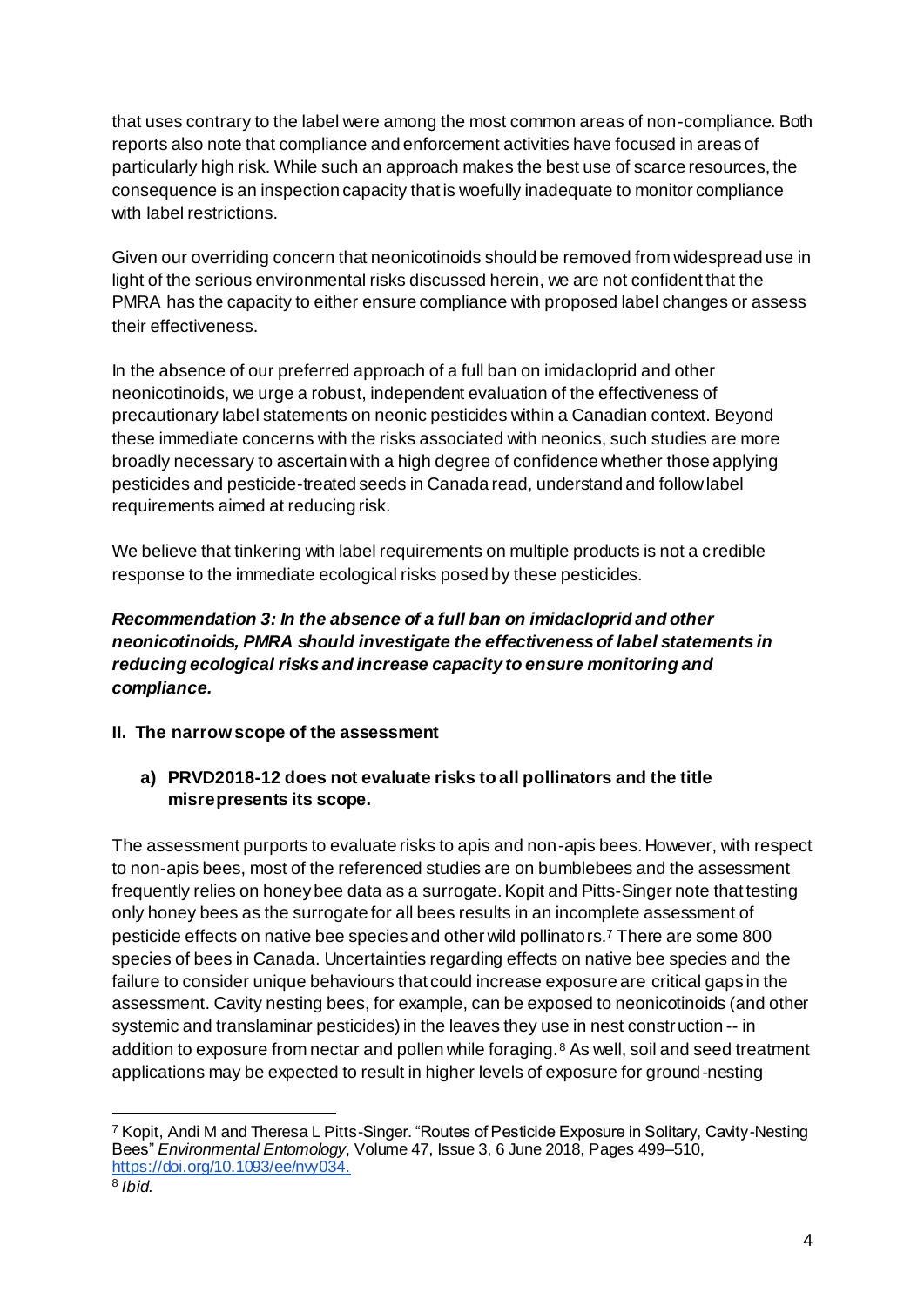solitary bees, which comprise about 70 per cent of native bee species. The assessment also fails to consider impacts on all other wild pollinators beyond bees that could be at risk from exposure to neonicotinoids.

Whereas honey bees are managed by the Canadian honey industry, other pollinator populations are not similarly managed. For example, honey bee queens are produced or imported by beekeepers whereas no comparable intervention occurs for threatened wild pollinators to maintain healthy populations. Wild pollinators include: native bees, flies, butterflies, wasps, moths, beetles, and vertebrates, like bats, squirrels, birds and some primates.<sup>9,10,11,12,13</sup> Beyond providing valuable ecosystem services, wild pollinators play a critical role within food webs. A loss of pollinating species has been shown to impair ecosystem functioning as a whole.14,15 According to the Worldwide Integrated Assessment of the Impact of Systemic Pesticides on Biodiversity and Ecosystems,<sup>16</sup> "adverse impacts of wide-scale insect pollinator and predator loss can lead to cascade effects in biotic communities that can ultimately affect human populations."

Some particular crops and plants are pollinated by unique pollinators, and the survival of certain host plants is directly linked to the survival of their pollinating species. <sup>17</sup> Kearns and Inouye<sup>18</sup> and Ollerton et al<sup>19</sup> explain how hundreds of plant species are often dependent on a distinct and unique wasp species for pollination, and that those plant species often provide staple food or habitat for many vertebrates. The loss of the wasps in these cases as a keystone species has the potential to shift the whole structure of the biotic community. The PMRA has failed to identify if any of these kinds of unique pollinator-host plant species exist in Canada; they would merit a more in-depth risk assessment.

l <sup>9</sup> Buchmann SL (1997) *The forgotten pollinators*. Island Press, Washington, DC, p 312. <sup>10</sup> Klein *et al* 2007, *op cit*.

<sup>11</sup> De Luca, Paul A, and Mario Vallejo-Marín. "What's the 'Buzz' about? The Ecology and Evolutionary Significance of Buzz-Pollination." *Current Opinion in Plant Biology* 16, no. 4 (August 2013): 429–35. <https://doi.org/10.1016/j.pbi.2013.05.002>.

<sup>12</sup> Ghanem, Simon J., and Christian C. Voigt. "Increasing Awareness of Ecosystem Services Provided by Bats." In *Advances in the Study of Behavior*, 44:279–302. Elsevier, 2012. <https://doi.org/10.1016/B978-0-12-394288-3.00007-1>.

<sup>13</sup> Vanbergen, Adam J, and the Insect Pollinators Initiative. "Threats to an Ecosystem Service: Pressures on Pollinators." *Frontiers in Ecology and the Environment* 11, no. 5 (June 2013): 251–59. <https://doi.org/10.1890/120126>.

<sup>14</sup> Bartomeus, Ignasi, Mia G. Park, Jason Gibbs, Bryan N. Danforth, Alan N. Lakso, and Rachael Winfree. "Biodiversity Ensures Plant-Pollinator Phenological Synchrony against Climate Change." Edited by Micky Eubanks. *Ecology Letters* 16, no. 11 (November 2013): 1331–38. <https://doi.org/10.1111/ele.12170>.

<sup>15</sup> LaBar, Thomas, Colin Campbell, Suann Yang, Réka Albert, and Katriona Shea. "Global versus Local Extinction in a Network Model of Plant–pollinator Communities." *Theoretical Ecology* 6, no. 4 (November 2013): 495–503.<https://doi.org/10.1007/s12080-013-0182-8>.

<sup>16</sup> Chagnon *et al*, 2015, *op. cit*.

<sup>17</sup> Kim, Ke Chung. "Biodiversity, Conservation and Inventory: Why Insects Matter." *Biodiversity and Conservation* 2, no. 3 (June 1993): 191–214[. https://doi.org/10.1007/BF00056668](https://doi.org/10.1007/BF00056668).

<sup>18</sup> Kearns, Carol Ann, and David William Inouye. "Pollinators, flowering plants, and conservation biology: much remains to be learned about pollinators and plants." *BioScience*, vol. 47, no. 5, 1997, p. 297-307.

<sup>&</sup>lt;sup>19</sup> Ollerton, Jeff, Rachael Winfree, and Sam Tarrant. "How Many Flowering Plants Are Pollinated by Animals?" *Oikos* 120, no. 3 (March 2011): 321–26[. https://doi.org/10.1111/j.1600-0706.2010.18644.x](https://doi.org/10.1111/j.1600-0706.2010.18644.x).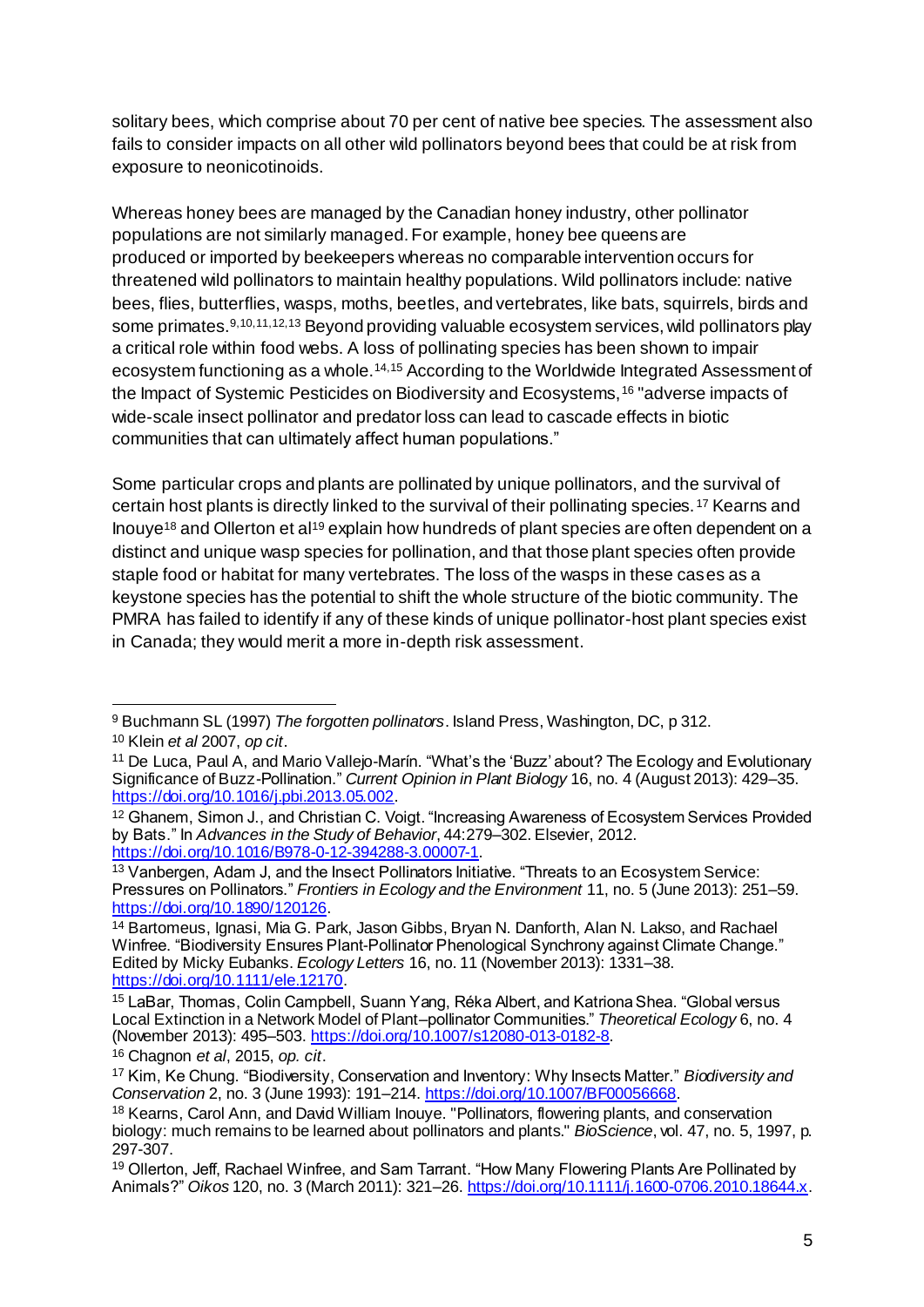In sum, pollinators in general -- not just honey bees and bumblebees -- are instrumental in increasing the genetic diversity in plant species,<sup>20</sup> and thus are not only important for healthy ecosystems and biodiversity but also for human diets, the resilience of our global food system, and the Canadian economy.

*Recommendation 4: The PMRA should more accurately present PRVD2018-12 as a reevaluation of risks to bees (not all pollinators), and adopt a precautionary approach to protect solitary bees, given their potential for greater exposure and lack of data on effects. Even though the assessments were limited in that they did not consider impacts on all pollinators, the evidence of impacts on honey bees and bumblebees should be significant enough to deregister these pesticides immediately.*

## **b) Dust mitigation measures are insufficient to protect pollinators.**

The PMRA and other leading authorities have previously identified dust generated from the planting of neonicotinoid-treated seed as a contributing factor in declining bee health, 21,22 and PRVD2018-12 identifies a potential risk of exposure to imidacloprid in dust from certain crop groups (cereals and oilseeds). Yet the PMRA concludes the risk is minimal and proposes only label statements requiring best management practices to mitigate risks from dust. The proposed re-evaluation offers no assessment of the effectiveness of the best management practices apart from fewer reports of bee mortality incidents coinciding with the planting of seeds treated with other neonicotinoids following introduction of the BMPs (as well as requirements for dust-reducing fluency agents) in 2014.

Honeybee incident report trends are an insufficient basis for dismissing risks to pollinators from treated seeds. In particular, the honeybee incident reporting mechanism is poorly suited to provide information about native bee exposure or known sublethal effects such as hygienic behaviour, and the abilities of colonies to sustain an actively laying queen overtime.

It is reasonable to assume that the new best management practices and requirements for dust-reducing fluency agents, where they have been applied, may have reduced (not eliminated) dust generated during the planting of treated seeds. But the risk assessments offer no information about compliance rates or evaluation of pollinator exposure to residual levels of dust nor the extent to which the proposed label statements for treated seeds can be expected to improve compliance with BMPs.

[https://doi.org/10.1564/v26\\_oct\\_07](https://doi.org/10.1564/v26_oct_07)

<sup>&</sup>lt;sup>20</sup> Benadi, Gita, Nico Blüthgen, Thomas Hovestadt, and Hans-Joachim Poethke. "When Can Plant-Pollinator Interactions Promote Plant Diversity?" *The American Naturalist* 182, no. 2 (August 2013): 131–46.<https://doi.org/10.1086/670942>.

<sup>21</sup>Tapparo, Andrea, Daniele Marton, Chiara Giorio, Alessandro Zanella, Lidia Soldà, Matteo Marzaro, Linda Vivan, and Vincenzo Girolami. "Assessment of the Environmental Exposure of Honeybees to Particulate Matter Containing Neonicotinoid Insecticides Coming from Corn Coated Seeds" *Environmental Science & Technology* 2012 46 (5), 2592-2599[. https://doi.org/10.1021/es2035152](https://doi.org/10.1021/es2035152) <sup>22</sup> Nuvttens, David and Pieter Verboven. "Dust Emission from Pesticide Treated Seeds During Seed Drilling" *Outlooks on Pest Management* vol. 26, no. 5, October 2015, pp. 215-219(5).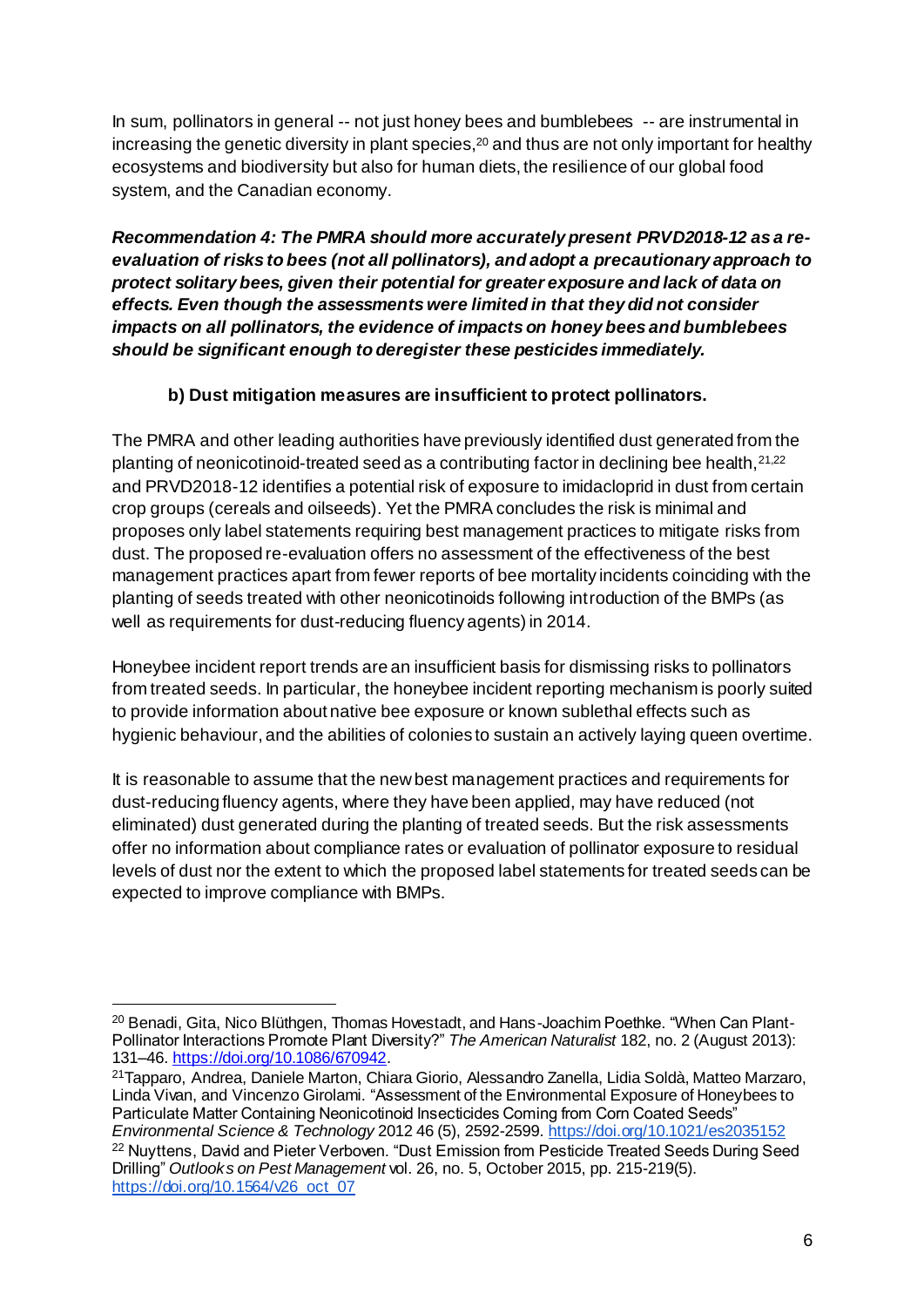#### *Recommendation 5: In the absence of evidence, it cannot be assumed that best management practices are sufficient to reduce neonicotinoid exposures to acceptable levels.*

## **c) Risk mitigation measures are needed for seed crops**

The risk assessment concludes that use of imidacloprid on crops harvested before bloom pose negligible risk to pollinators because no exposure is expected (pre-bloom, these crops are not attractive to pollinators since there is no nectar or pollen source available). A potential risk is indicated when the same crops are grown for seed production yet no new risk mitigation measures are proposed. According to the Canadian Seed Growers' Association, 1.2 million acres of seed crops were planted in Canada in 2012 – mainly cereals, oilseeds and pulses, but also including 1,200 acres of "minor crops". <sup>23</sup>

*Recommendation 6: If the PMRA continues registration of uses on crops that are typically harvested before bloom, as proposed, a label statement should be added prohibiting use on seed crops* **–** *even if these crops are not typically grown for seed in Canada at present.*

## **d) Risks from non-agricultural turf uses are underestimated and unacceptable**

The cosmetic use of imidacloprid on private and public lawns poses needless risks to pollinators and therefore even minimal risk should be deemed unacceptable. Moreover, the assessment almost certainly underestimates actual risk by (a) assuming effective irrigation following application and (b) overlooking risks from residues on non-target plants adjacent to treated turf. As mentioned above, we are not aware of evidence to support the assumption that label restrictions are effective in reducing ecological risks to acceptable levels. This assumption is particularly questionable in the case of the domestic-class imidacloprid turf product. Residential sprinkler systems or hand watering may not provide effective irrigation of all treatment areas. Furthermore, ornamental gardens are common in proximity to residential turf and may include flowering plants that are attractive to bees. We expect levels of imidacloprid residues in non-target plants adjacent to treated residential turf might be higher than in other treatment settings because of proximity and because the general public can apply the domestic-class turf product.

#### *Recommendation 7: PMRA should recognize risks from the cosmetic use of imidacloprid as unacceptable and deregister non-agricultural turf products.*

## **e) PRD2016-16 does not suffice to assess risks to pollinators from imidacloprid tree injections**

The PMRA claims to have assessed risks to pollinators from imidacloprid tree injections separately in the recent registration decision for the end-use product Confidor 200 SL

<sup>&</sup>lt;sup>23</sup> Canadian Seed Growers' Association. Seed Industry Stats[. http://seedgrowers.ca/seed-industry](http://seedgrowers.ca/seed-industry-stats/)[stats/](http://seedgrowers.ca/seed-industry-stats/)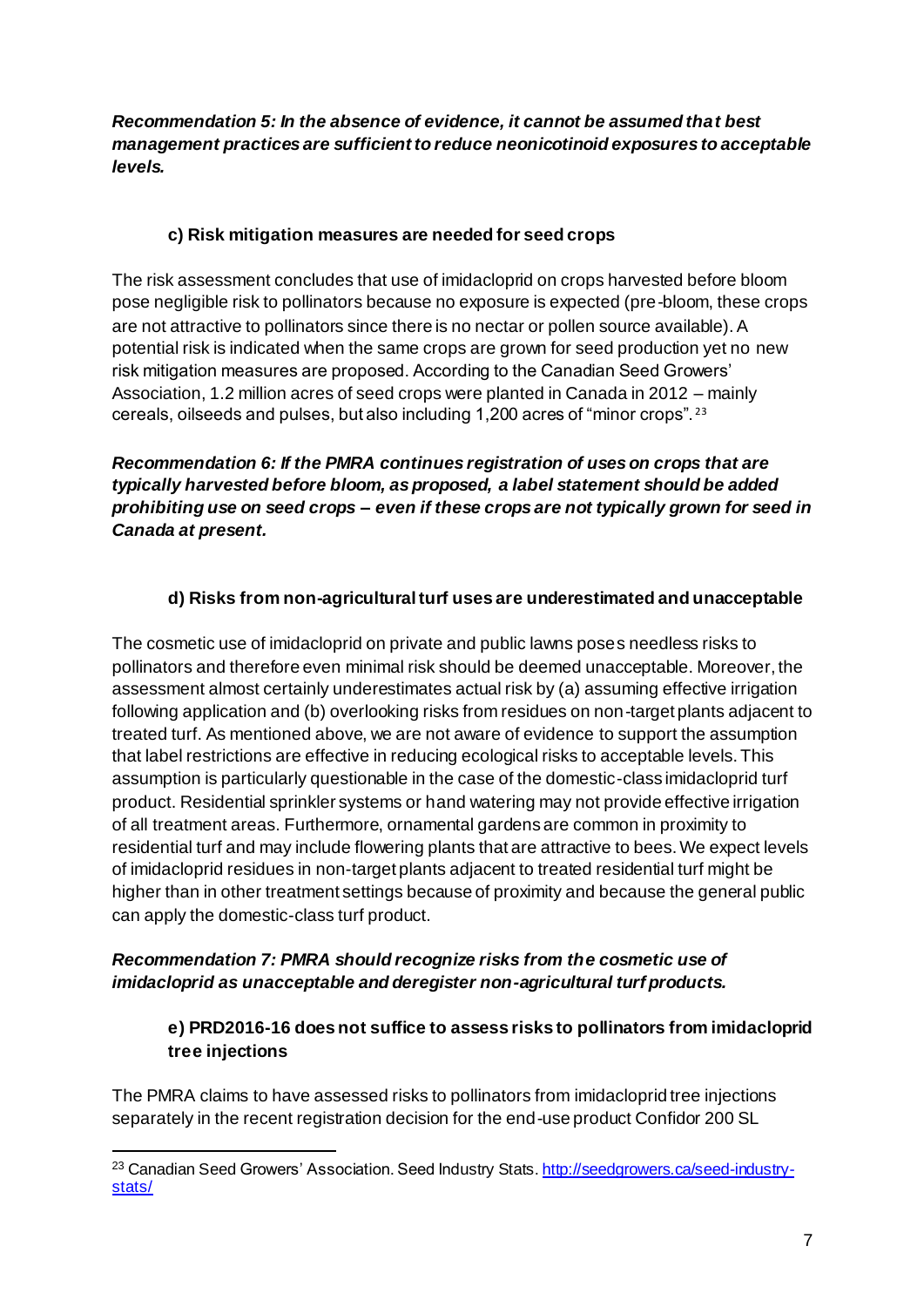(PRD2016-16) and therefore excludes it from the pollinator re-evaluation. In our view, this is an inappropriate omission and risks may be underestimated as a result. The assessment of pollinator risks in the Confidor 200 SL registration decision relied on a single unpublished study of residue levels in red maples and includes several uncertainties that generally result in less conservative – and in some cases unreliable – findings, as the PMRA notes in PRD2016-16.

Nevertheless, the data presented in PRD2016-16 show maximum imidacloprid residues in the leaves of treated trees measured 14,963 ppb. Neither PRD2016-16 nor PRVD2018-12 present an assessment of the environmental fate of residues in deciduous tree leaves following abscission and potential risks to pollinators. Imidacloprid can persist in soil from one growing season to another. As leaf litter from treated trees decomposes, it is possible that non-target plants growing in the area (which in the urban setting would commonly include bee-attractive clover and dandelions) may take up residual imidacloprid from the soil. This suggests an additional source of exposure for bees.

The final registration decision for Confidor 200 SL (RD2017-02) indicates that the PMRA received no comments on the proposed decision. As a procedural matter, we reasonably expect the opportunity to comment on all risks to pollinators during the present consultation on the pollinator re-evaluation of imidacloprid. Exclusion of tree injection applications from PRD2018-12 further demonstrates a fragmented approach to assessment that obscures overall exposure risks.

## *Recommendation 8: PMRA should more thoroughly assess risks to pollinators from imidacloprid tree injections.*

## **III. Risks to pollinators from contamination of the broader environment**

A significant limitation of the risk assessment is its failure to adequately evaluate the potential for exposure to imidacloprid beyond the treated field. There is clear evidence of widespread environmental contamination by neonics. Imidacloprid (as well as clothianidin and thiamethoxam) is persistent in soil and has been detected in water samples across the country,24,25, likely as a result of agricultural runoff and leaching, as well as spray drift. It is reasonable to expect that plants in the vicinity of treated fields could also become contaminated. Non-treated plants – both adjacent agricultural crops and other vegetation – may take up neonics as the chemicals move through the soil and water, and also be contaminated by dust generated during the planting of treated seeds and spray drift. Residues in the pollen and nectar of these plants could become a source of exposure, especially if they are attractive to bees. Indeed the PRVD2018-12 reference list includes a small number of studies indicating potential risk from contaminated wildflowers.

[https://www.publichealthontario.ca/en/eRepository/Case\\_Study\\_Neonicotinoids\\_2015.pdf](https://www.publichealthontario.ca/en/eRepository/Case_Study_Neonicotinoids_2015.pdf)

<sup>25</sup> Anderson, J.C., C. Dubetz, and V.P. Palace. "Neonicotinoids in the Canadian Aquatic Environment: A Literature Review on Current Use Products with a Focus on Fate, Exposure, and Biological Effects." *Science of The Total Environment* 505 (February 2015): 409–22. <https://doi.org/10.1016/j.scitotenv.2014.09.090>.

 $\overline{a}$ <sup>24</sup> Ontario Agency for Health Protection and Promotion (Public Health Ontario), Somers N., Chung R. Case study: Neonicotinoids. Toronto, ON: Queen's Printer for Ontario; 2014.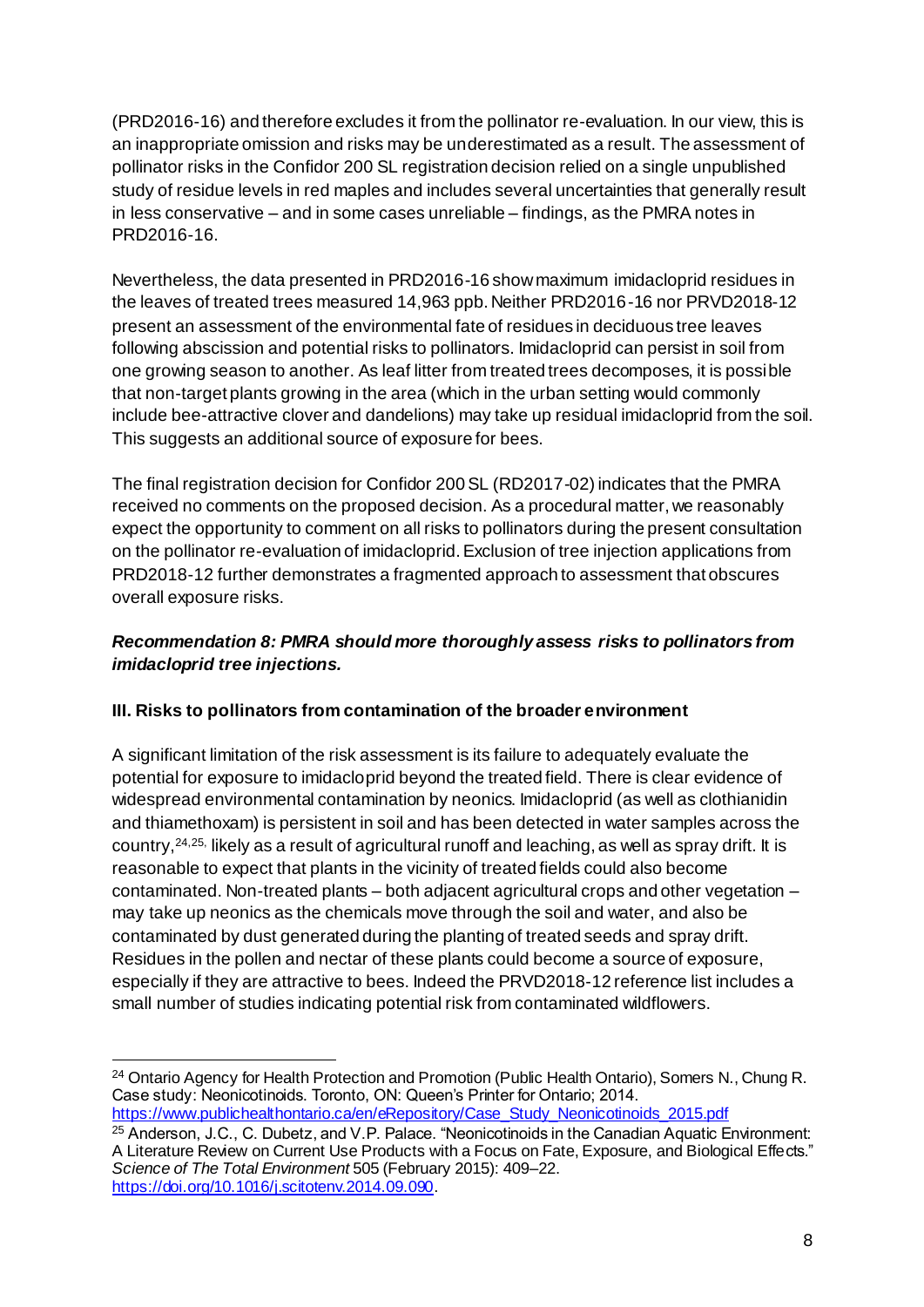#### **a) PRVD2018-12 inappropriately dismisses risks to pollinators from residues on non-target wildflowers.**

The Tier 2 assessment for seed treatment applications identified a potential risk to pollinators from imidacloprid residues on wildflowers adjacent to treated fields. We disagree with the PMRA's decision to summarily dismiss this risk on the basis that the single relevant study included in the assessment likely over-estimated exposure. While the study used residue levels in the whole flower as a surrogate for pollen and nectar, a conservative and precautionary approach is appropriate given the potential for harm. Furthermore, a separate study of hives near cornfields planted with neonicotinoid-treated corn identified residues in pollen from non-target plants at toxicologically relevant levels.<sup>26</sup> Although this study focused on contamination from clothianidin seed treatments, its findings reinforce the potential risk to pollinators from neonicotinoid seed treatments via exposure to residues in non-target plants.

Neonicotinoid treated seeds are a major source of environmental contamination, as seed treatments represent the most widespread use of neonics in the US<sup>27</sup> and likely in Canada and worldwide. In addition to the registered seed treatments listed in Appendix 1 of the consultation document, seeds treated in other countries may be imported and planted in Canada under the *Seeds Act*. PRVD2018-12 claims that corn and soybean seeds in Canada are not typically treated with imidacloprid, but in Ontario alone more than half a million hectares of these two crops were planted with imidacloprid-treated seed in 2017.<sup>28</sup>

The Tier 1 assessment of soil applications also identified a potential chronic risk to forager bees from residues in wildflowers, but in this case the Tier 2 refined assessment did not identify a risk (based on a single study). Strangely, the assessment of foliar applications does not address potential risks from residues in non-target plants and this is a notable gap.

*Recommendation 9: PMRA should not dismiss the identified risk from residues in wildflowers adjacent to fields planted with imidacloprid-treated seeds and should assess risks from residues in non-target plants (including wildflowers) in connection with foliar applications.*

**b) The use of imidacloprid on crops that are not attractive to bees or are harvested pre-bloom, as well as post-bloom foliar applications, may contaminate non-target plants with different bloom cycles.**

The PMRA proposes to restrict certain foliar applications of imidacloprid to prevent spraying before and/or during bloom for specific crops. This approach is intended to protect pollinators by ensuring the pesticide is not sprayed during times when bees may be foraging

<sup>26</sup> Tsvetkov, N., O. Samson-Robert, K. Sood, H. S. Patel, D. A. Malena, P. H. Gajiwala, P. Maciukiewicz, V. Fournier, and A. Zayed. "Chronic Exposure to Neonicotinoids Reduces Honey Bee Health near Corn Crops." *Science* 356, no. 6345 (2017): 1395–1397.

<sup>&</sup>lt;sup>27</sup> Douglas, Margaret R., and John F. Tooker. "Large-Scale Deployment of Seed Treatments Has Driven Rapid Increase in Use of Neonicotinoid Insecticides and Preemptive Pest Management in U.S. Field Crops." *Environmental Science & Technology* 49, no. 8 (April 21, 2015): 5088–97. <https://doi.org/10.1021/es506141g>.

<sup>28</sup> Ontario.Neonicotinoid regulations for seed vendors. End of year reporting. https://www.ontario.ca/page/neonicotinoid-regulations-seed-vendors#section-5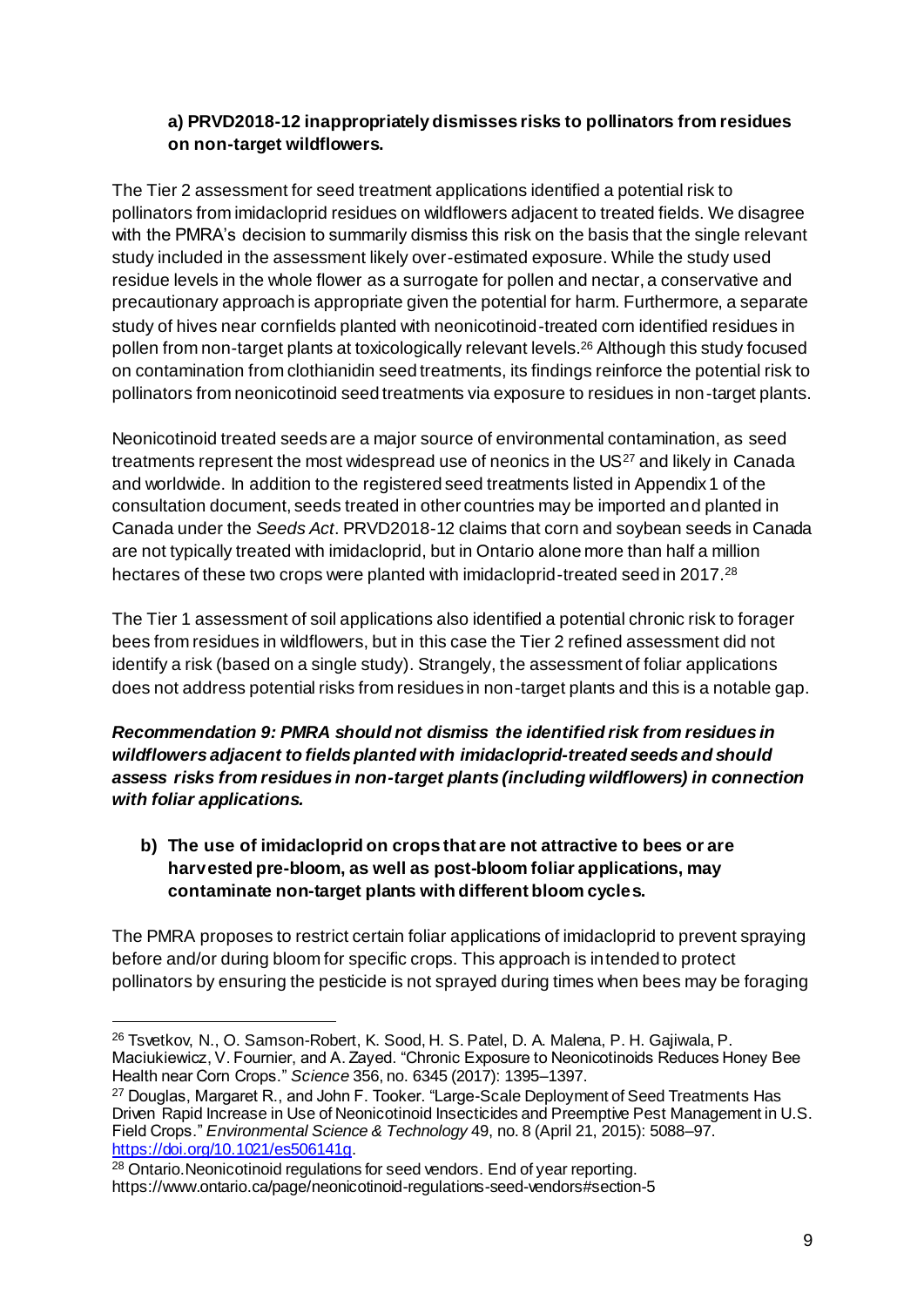on the treated field. However, as noted above, contamination of non-target plants is a concern and these plants may have different bloom cycles. Furthermore, recent findings in ecotoxicology suggest that some chemicals, including neonicotinoids, can produce toxic effects at any concentration provided a sufficiently long time of exposure  $^{29,30}$  which means that limiting the timing of application is not an adequate risk management strategy.

Similarly, the use of imidacloprid on crops that are not themselves attractive to bees and crops typically harvested pre-bloom may nevertheless affect bees via residues in non-target plants beyond the treated field. The PMRA's conclusion that these uses do not pose a risk to pollinators because exposure is not expected takes an unrealistically narrow view and fails to consider the overall effect of widespread environmental contamination from all uses of imidacloprid (and other neonicotinoids).

Because most neonicotinoid insecticides are persistent in soil and water, maintaining any neonicotinoid contamination in the environment is likely to potentially affect a broad range of biological organisms that provide ecosystem services, posing risks to ecosystem functioning and services.<sup>31</sup>

*Recommendation 10: The assessment should take into account the contribution of all applications to environmental contamination and resulting risks to pollinators from residues in non-target plants. At a minimum, all foliar uses for which restrictions are proposed to prevent spraying pre-bloom and/or during bloom should be deregistered altogether.*

#### **IV. Total exposure and cumulative risks**

## **a) PRVD2018-12 does not evaluate the total exposure risk to pollinators from all applications of imidacloprid**

The assessment evaluates each registered use of imidacloprid separately but fails to present an evaluation of total exposure risk to pollinators. In the case of several uses proposed for continued registration, potential risks to pollinators were identified but considered acceptable in isolation. Yet considering the widespread use of imidacloprid and the large radius covered by some pollinators (the typical foraging area for honey bees extends 3 km or more from the hive), it is reasonable to assume that pollinators are exposed to imidacloprid from multiple sources, including multiple applications and uses. Furthermore, measures of acute or even chronic exposure of adult bees likely inadequately address longer chronic toxicity, larval toxicity, or sublethal effects, particularly in the case of systemic insecticides like neonicotinoids that remain in plants for a long time, including through plant bloom and are

<sup>29</sup> Tennekes H.A. "The Significance of the Druckrey-Küpfmüller Equation for Risk Assessment - The Toxicity of Neonicotinoid Insecticides to Arthropods Is Reinforced by Exposure Time." *Toxicology* 276, no. 1 (September 2010): 1–4[. https://doi.org/10.1016/j.tox.2010.07.005](https://doi.org/10.1016/j.tox.2010.07.005).

<sup>30</sup> Rondeau, Gary, Francisco Sánchez-Bayo, Henk A. Tennekes, Axel Decourtye, Ricardo Ramírez-Romero, and Nicolas Desneux. "Delayed and Time-Cumulative Toxicity of Imidacloprid in Bees, Ants and Termites." *Scientific Reports* 4, no. 1 (May 2015)[. https://doi.org/10.1038/srep05566](https://doi.org/10.1038/srep05566).

<sup>31</sup> Chagnon *et al* 2015, *op.cit.*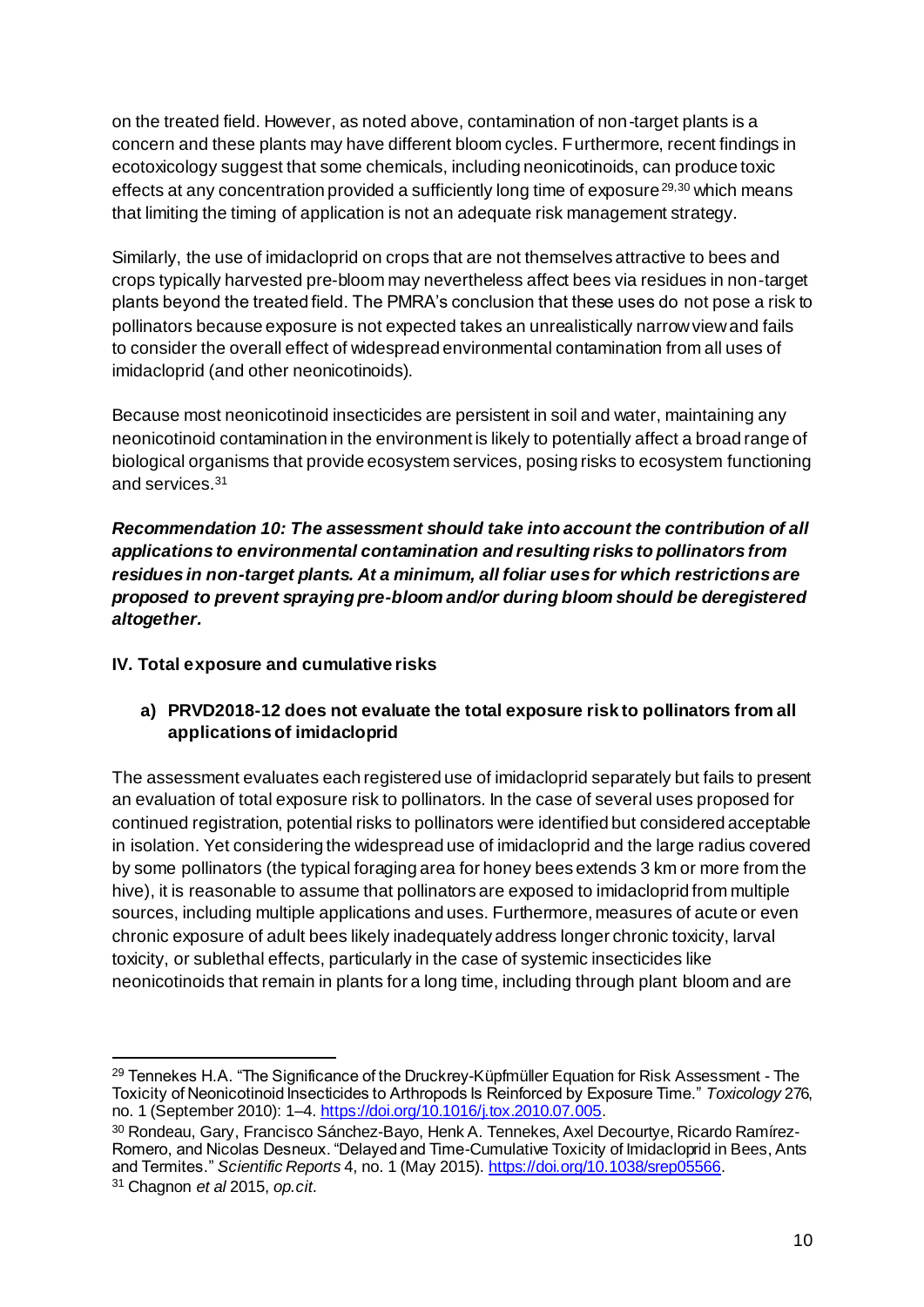then transferred to pollen and nectar.<sup>32</sup> Individually minimal exposure risks add up in realworld scenarios.

## *Recommendation 11: PMRA must evaluate the total exposure risk to pollinators from all applications and all uses of imidacloprid, including residues in non-target plants.*

## **b) Additive and cumulative effects of exposure to multiple neonicotinoids, and other pesticides, have not been considered.**

All neonicotinoids have the same mechanism of toxicity, which means that their impacts may be additive (or worse) in field conditions in which multiple neonicotinoids are used. Without conducting an assessment on cumulative effects that appreciates the scale at which neonicotinoids are concurrently used in Canada, the Minister cannot conclude that the risks posed by imidacloprid (and other individual neonicotinoids) are acceptable.

There is also evidence that exposure to neonicotinoids can increase disease and pests that impact bees. A study in Quebec found honeybee colonies located in neonic-treated corn fields with significantly higher burdens of viruses and biomarkers of physiological stress than those in untreated fields suggesting an indirect weakening of honeybee health via induction of stress and increased pathogen loads.<sup>33</sup> A second year of study on these hives found similar results.<sup>34</sup> Although this particular study looked at hives near fields planted with thiamethoxam-treated seeds, the possibility of a similar and additive effect in the presence of imidacloprid should be investigated.

#### *Recommendation 12: The PMRA should assess additive and cumulative effects on pollinators based on the scale of use of neonicotinoids and other insecticides in common cropping systems in Canada.*

# **V. The value of imidacloprid**

 $\overline{a}$ 

PRVD2018-12 refers to the value assessment of the use of neonicotinoid corn and soybean seed treatments, which the PMRA published for consultation in 2016.<sup>35</sup> This assessment evaluated only clothianidin and thiamethoxam seed treatments; nevertheless, the results may be representative of neonicotinoids (including imidacloprid) more broadly. REV 2016-03 concludes that neonicotinoids add limited value to corn and soybean production in Canada

<sup>32</sup> Rondeau, Gary, Francisco Sánchez-Bayo, Henk A. Tennekes, Axel Decourtye, Ricardo Ramírez-Romero, and Nicolas Desneux. "Delayed and Time-Cumulative Toxicity of Imidacloprid in Bees, Ants and Termites." *Scientific Reports* 4, no. 1 (May 2015[\) http://doi.org/10.1038/srep05566](http://doi.org/10.1038/srep05566) <sup>33</sup> Alburaki, Mohamed, Sébastien Boutin, Pierre-Luc Mercier, Yves Loublier, Madeleine Chagnon, and

Nicolas Derome. "Neonicotinoid-Coated Zea Mays Seeds Indirectly Affect Honeybee Performance and Pathogen Susceptibility in Field Trials." Edited by Cesar Rodriguez-Saona. *PLOS ONE* 10, no. 5 (May 18, 2015): e0125790[. https://doi.org/10.1371/journal.pone.0125790](https://doi.org/10.1371/journal.pone.0125790).

<sup>34</sup> Alburaki, M., B. Cheaib, L. Quesnel, P.-L. Mercier, M. Chagnon, and N. Derome. "Performance of Honeybee Colonies Located in Neonicotinoid-Treated and Untreated Cornfields in Quebec." *Journal of Applied Entomology* 141, no. 1–2 (February 2017): 112–2[1. https://doi.org/10.1111/jen.12336](https://doi.org/10.1111/jen.12336). <sup>35</sup> Health Canada, Pest Management Regulatory Agency, Value Assessment of Corn and Soybean Seed Treatment Use of Clothianidin, Imidacloprid and Thiamethoxam, Re-evaluation Note REV 2016- 03, 6 January 2016. Hereinafter REV 2016-03.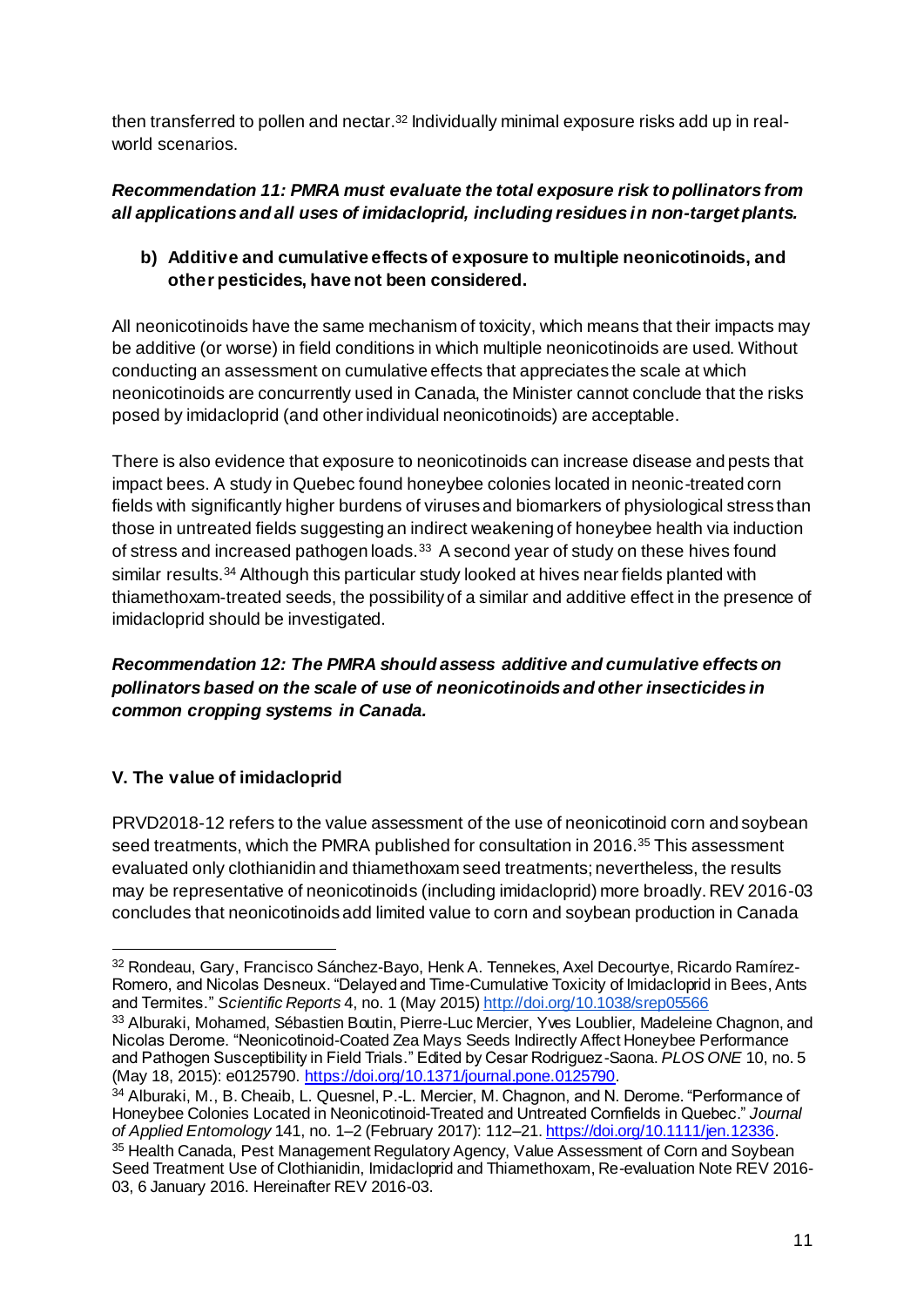(just 3.2 to 3.6 per cent of the national farm gate value for corn, and 1.5 to 2.1 per cent for soybean).

REV2016-03 also refers to the need to seek additional information to finalize the value assessment for both corn and soybean seed treatment stating that: "In order to fully assess the economic value of clothianidin and thiamethoxam seed treatments to the Canadian corn and soybean industries, quantitative, more real-world information on typical pest population levels relative to economic thresholds is needed."<sup>36</sup> PRVD2018-12 makes no mention of any subsequent efforts to address this data gap and also fails to review new evidence, notably the 2018 publication by the Task Force on Systemic Pesticides on alternatives to systemic pesticides.<sup>37</sup>

Other than the reference to REV2016-03 in relation to seed treatments, section 3 of PRVD2018-12 makes only general claims to substantiate the value of imidacloprid – that it is the only insecticide registered to manage specific insect pests or is one of a limited number of alternatives, and that its use in various applications offers growers flexibility. However, the 2018 review by the Task Force on Systemic Pesticides found that the value of neonicotinoids is overrated and diminishing.<sup>38</sup>

The Task Force makes five central points:

● **The use of neonic-treated seeds does not increase crop yields in most cases.** *For example, in a seminal study<sup>39</sup> by Krupke and colleagues, field studies planting treated corn seeds over a three-year period did not benefit yields. This finding is consistent with results of experiments and assessments on oilseed rape in the EU as well as on soybean in the US (as concluded by the USEPA Biological and Economic Analysis Division).<sup>40</sup>* 

*This research calls into question the utility of treated seeds. If the economic injury level is not surpassed in most cases, productivity does not drop if seed treatments are withdrawn, and farmer revenues are protected while farmer expenses decrease (assuming treated seeds are sold at a premium).*

● **Pest resistance is increasing, reducing the efficacy of neonicotinoids** *Pest resistance has been increasing over the past 2 decades of neonicotinoid use*, *and insect resistance to insecticides is an inevitable phenomenon that undermines the value of any insecticide.* 

l <sup>36</sup> *Ibid*, p.4.

<sup>37</sup> See: Furlan, Lorenzo, Alberto Pozzebon, Carlo Duso, Noa Simon-Delso, Francisco Sánchez-Bayo, Patrice A. Marchand, Filippo Codato, Maarten Bijleveld van Lexmond, and Jean-Marc Bonmatin. "An Update of the Worldwide Integrated Assessment (WIA) on Systemic Insecticides. Part 3: Alternatives to Systemic Insecticides." *Environmental Science and Pollution Research*, February 25, 2018. <https://doi.org/10.1007/s11356-017-1052-5>.

<sup>38</sup> *Ibid*.

<sup>39</sup> Krupke *et al* 2017, *op. cit.*

<sup>40</sup> USEPA, Biological and Economic Analysis Division. "Benefits of Neonicotinoid Seed Treatments to Soybean Production," October 2014[. https://www.epa.gov/sites/production/files/2014-](https://www.epa.gov/sites/production/files/2014-10/documents/benefits_of_neonicotinoid_seed_treatments_to_soybean_production_2.pdf) 10/documents/benefits of neonicotinoid seed treatments to soybean production 2.pdf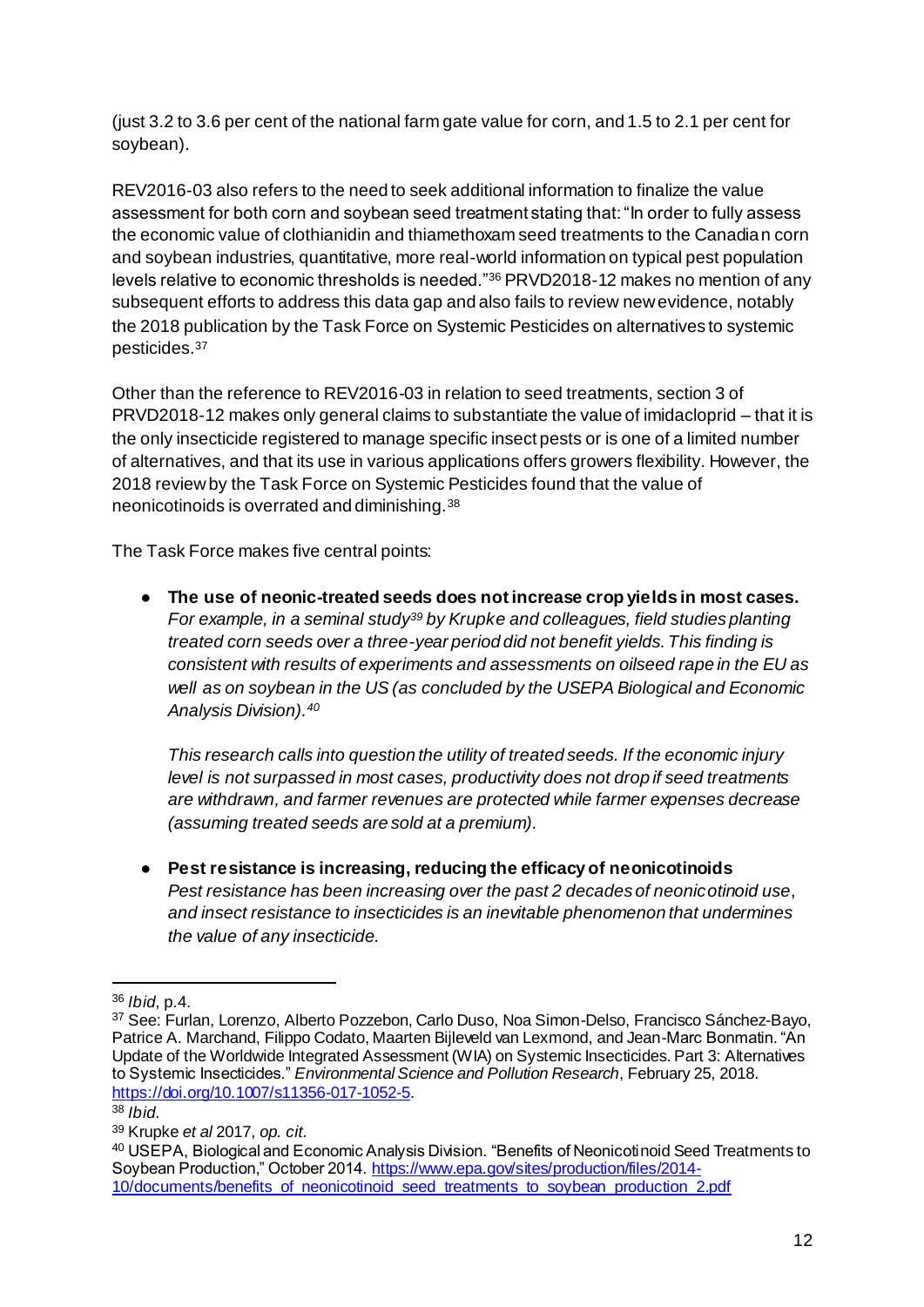*Since the introduction of clothianidin in 2000, 4 pest insect species (over a total of 40 cases) have been reported to have developed resistance to clothianidin worldwide. Since the introduction of thiamethoxam in 1998, 15 pest insect species (over a total of 205 cases) have been reported to have developed resistance to thiamethoxam worldwide.<sup>41</sup>*

● **Early and reliable detection methods to assess the risks of pest presence exist, at low costs**

*A 29-year, large-scale study characterized factors that increase risk of wireworm damage. Assessing the risk of wireworm damage provides a solid basis for identifying farmland that can be left untreated, without any risk of yield reduction – instead of indiscriminately using neonics on a prophylactic basis. Based on this, a model was developed in Italy to predict which fields are at high risk of pest problems, in order to appropriately establish a pest management plan. Findings in North-East Italy show 96 per cent of corn fields do not need any insecticide treatment because relevant pest threats are not present above the economic damage level. <sup>42</sup>*

- **Effective strategies are available to protect farmers against economic risks and achieve efficient pest control – e.g., the "mutual fund" (MF) model, a novel insurance method designed to protect farmers against crop failure** *The collective insurance program in Italy is a strong example of a fiscal incentive that supports Integrated Pest Management. Farmers can invest in the insurance program only if they commit to using IPM. The result for farmers is spending of only 10 per cent of expenses previously put towards pesticides now directed towards insurance payments, and farmer revenues are stable or increasing.*
- **All scenarios – whether using IPM and/or insurance cover – are cheaper than using neonic-treated seeds**

Together, these findings not only serve to fill the knowledge gap the PMRA refers to in REV2016-03 but more importantly, support the fact that the systematic use of treated seeds in Canada can no longer be defended in value and risk assessments.

*Recommendation 13: PMRA should portray more accurately the conclusions of its value assessment for neonicotinoid seed treatments and revise the value assessment for all uses in light of the latest findings of the Task Force on Systemic Pesticides.*

*Recommendation 14: The PMRA should work with other agencies to support and expand training in IPM and pest assessment techniques, as well as the development of insurance mechanisms, to further reduce risks at the farm level.* 

<sup>41</sup> Insecticide Resistance Action Committee (IRAC). 2018. Anthropod Pesticide Resistance Database. East Lansing (Michigan, USA): Michigan State University. Access to the database: [www.pesticidderesistance.org/search.php](http://www.pesticidderesistance.org/search.php)

<sup>42</sup> Furlan *et al*, 2018, *op. cit*.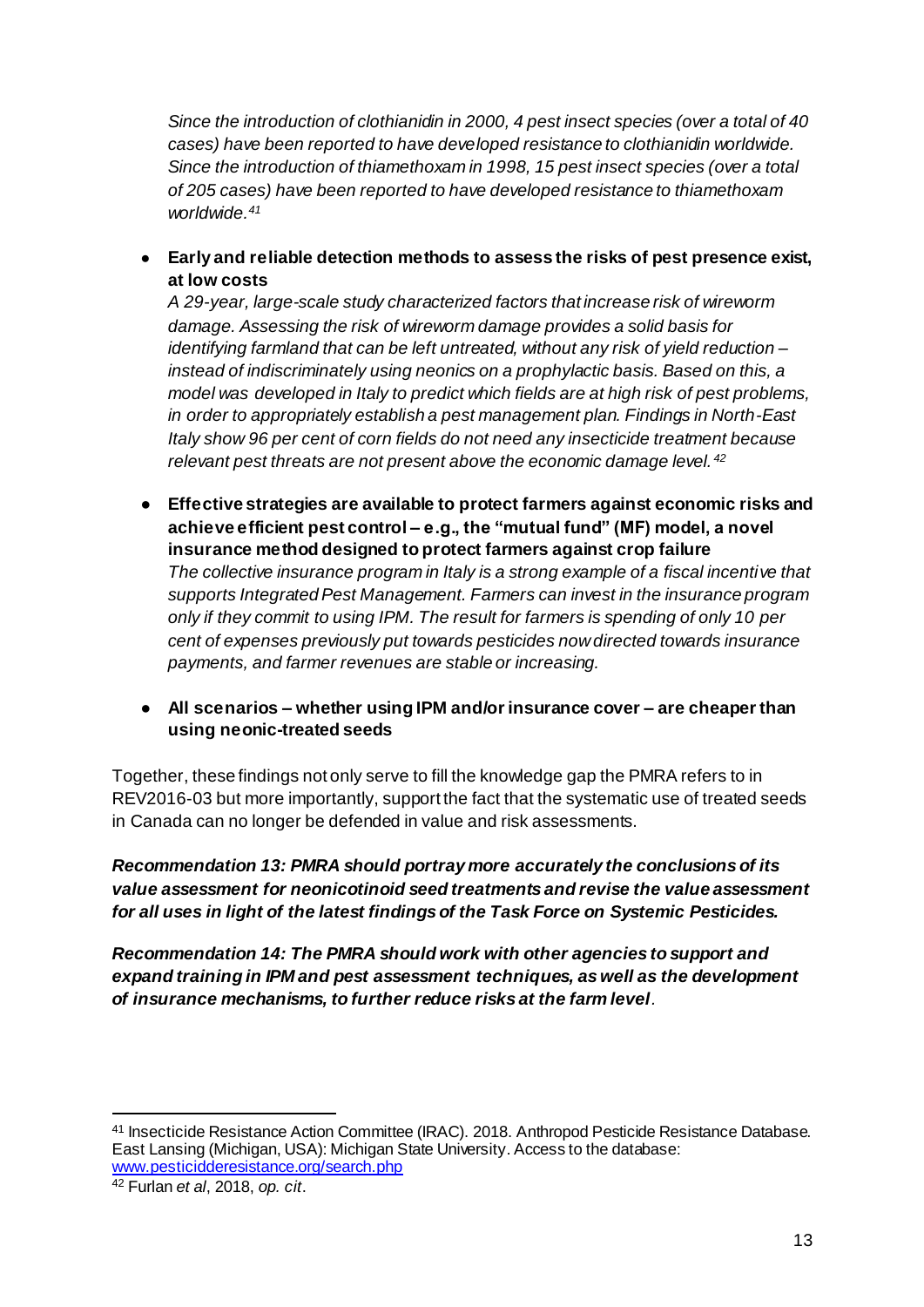#### **Conclusion**

Based on advancing science that reveals significant risks to pollinators from neonicotinoids, global systematic reviews that confirm the availability of cost-effective alternatives to neonicotinoids as well as their limited value/efficacy, and regulatory precedents for bans elsewhere, we call on the PMRA to strengthen the proposed decisions in PRVD2018-12 with an immediate and complete phase-out and deregistration of imidacloprid. We also call on Canada to invest in improved monitoring of pesticides in the environment and impacts.

In sum, the PMRA's proposed risk mitigation strategies in PRVD2018-12 do not go far enough to protect pollinator health and any proposed risk mitigation short of a complete and immediate deregistration of neonicotinoids does not align with the conclusions of the body of peer-reviewed literature on the subject.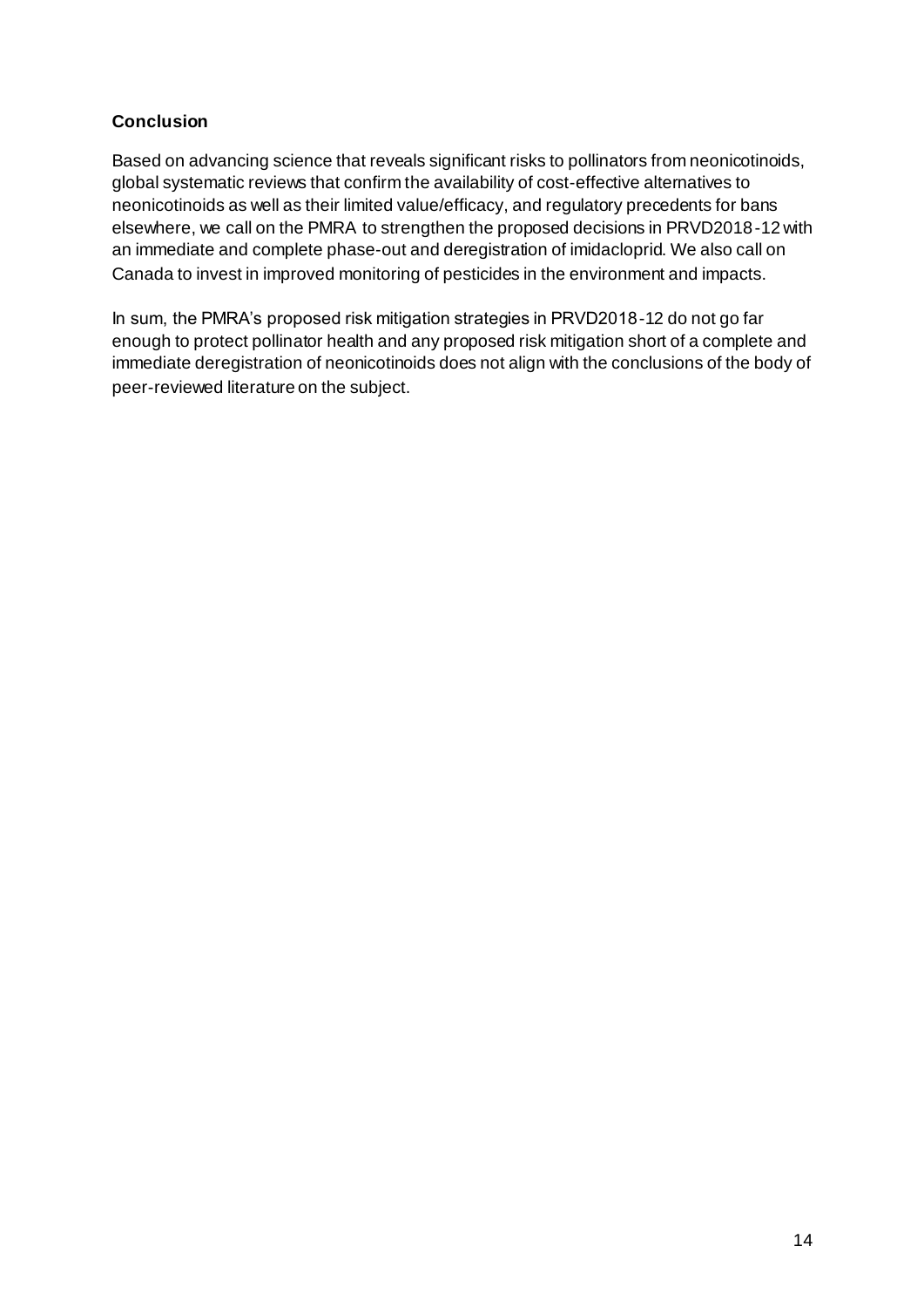#### **Appendix A: List of Recommendations**

- 1. The PMRA should immediately deregister imidacloprid uses/products proposed for phase-out without any further delay.
- 2. PMRA should revise its risk assessment conclusions to recognize the *overall* risk to pollinators and deregister all outdoor uses.
- 3. In the absence of a full ban on imidacloprid and other neonicotinoids, PMRA should investigate the effectiveness of label statements in reducing ecological risks and increase capacity to ensure monitoring and compliance.
- 4. PMRA should more accurately present PRVD2018-12 as a re-evaluation of risks to bees (not all pollinators), and adopt a precautionary approach to protect solitary bees, given their potential for greater exposure and lack of data on effect. Even though the assessments were limited in that they did not consider impacts on all pollinators, the evidence of impacts on honey bees and bumblebees should be significant enough to deregister these pesticides immediately.
- 5. In the absence of evidence, it cannot be assumed that best management practices are sufficient to reduce neonicotinoid exposures to acceptable levels.
- 6. If PMRA continues registration of uses on crops that are typically harvested before bloom, as proposed, a label statement should be added prohibiting use on seed crops – even if these crops are not typically grown for seed in Canada at present.
- 7. PMRA should recognize risks from the cosmetic use of imidacloprid as unacceptable and deregister non-agricultural turf products.
- 8. PMRA should more thoroughly assess risks to pollinators from imidacloprid tree injections.
- 9. PMRA should not dismiss the identified risk from residues in wildflowers adjacent to fields planted with imidacloprid-treated seeds and should assess risks from residues in non-target plants (including wildflowers) in connection with foliar applications.
- 10. The assessment should take into account the contribution of all applications to environmental contamination and resulting risks to pollinators from residues in non-target plants. At a minimum, all foliar uses for which restrictions are proposed to prevent spraying pre-bloom and/or during bloom should be deregistered altogether.
- 11. PMRA must evaluate the total exposure risk to pollinators from all applications and all uses of imidacloprid, including residues in non-target plants.
- 12. PMRA should assess additive and cumulative effects on pollinators based on the scale of use of neonicotinoids and other insecticides in common cropping systems in Canada.